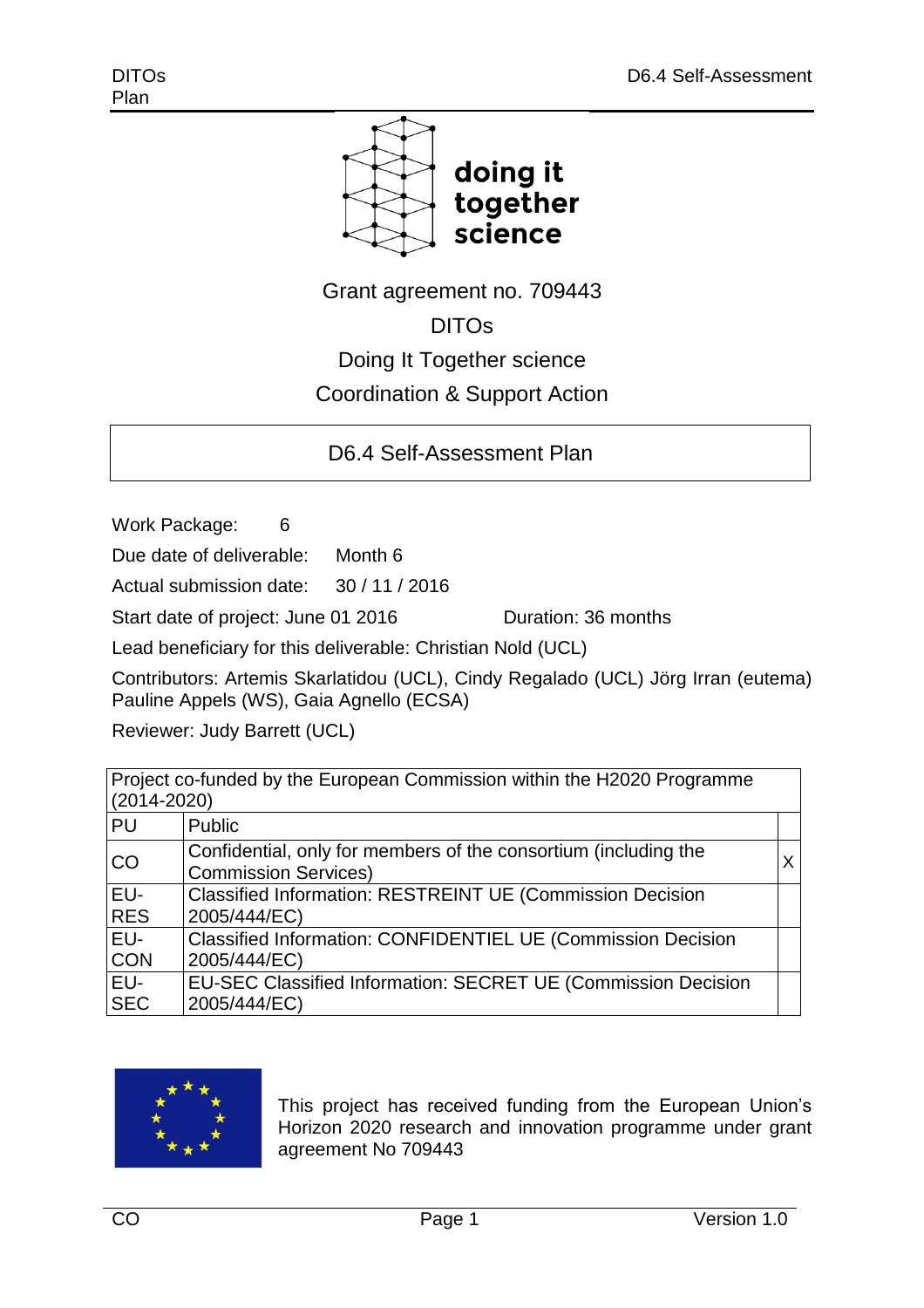## **Disclaimer**

The content of this deliverable does not reflect the official opinion of the European Union. Responsibility for the information and views expressed herein lies entirely with the author(s).

All 'Doing It Together science' (DITOs) consortium members are also committed to publish accurate and up to date information and take the greatest care to do so. However, the DITOs consortium members cannot accept liability for any inaccuracies or omissions nor do they accept liability for any direct, indirect, special, consequential or other losses or damages of any kind arising out of the use of this information.

# Copyright Notice



This work by Parties of the DITOs Consortium is licensed under a Creative Commons Attribution 4.0 International License [\(http://creativecommons.org/licenses/by/4.0/\)](http://creativecommons.org/licenses/by/4.0/).

#### Acknowledgement



The DITOs project has received funding from the European Union Horizon 2020 programme under grant number 709443.

## Reference

Please cite this work as:

DITOs Consortium, 2016. *Doing It Together science: Self-Assessment Plan* UCL, London.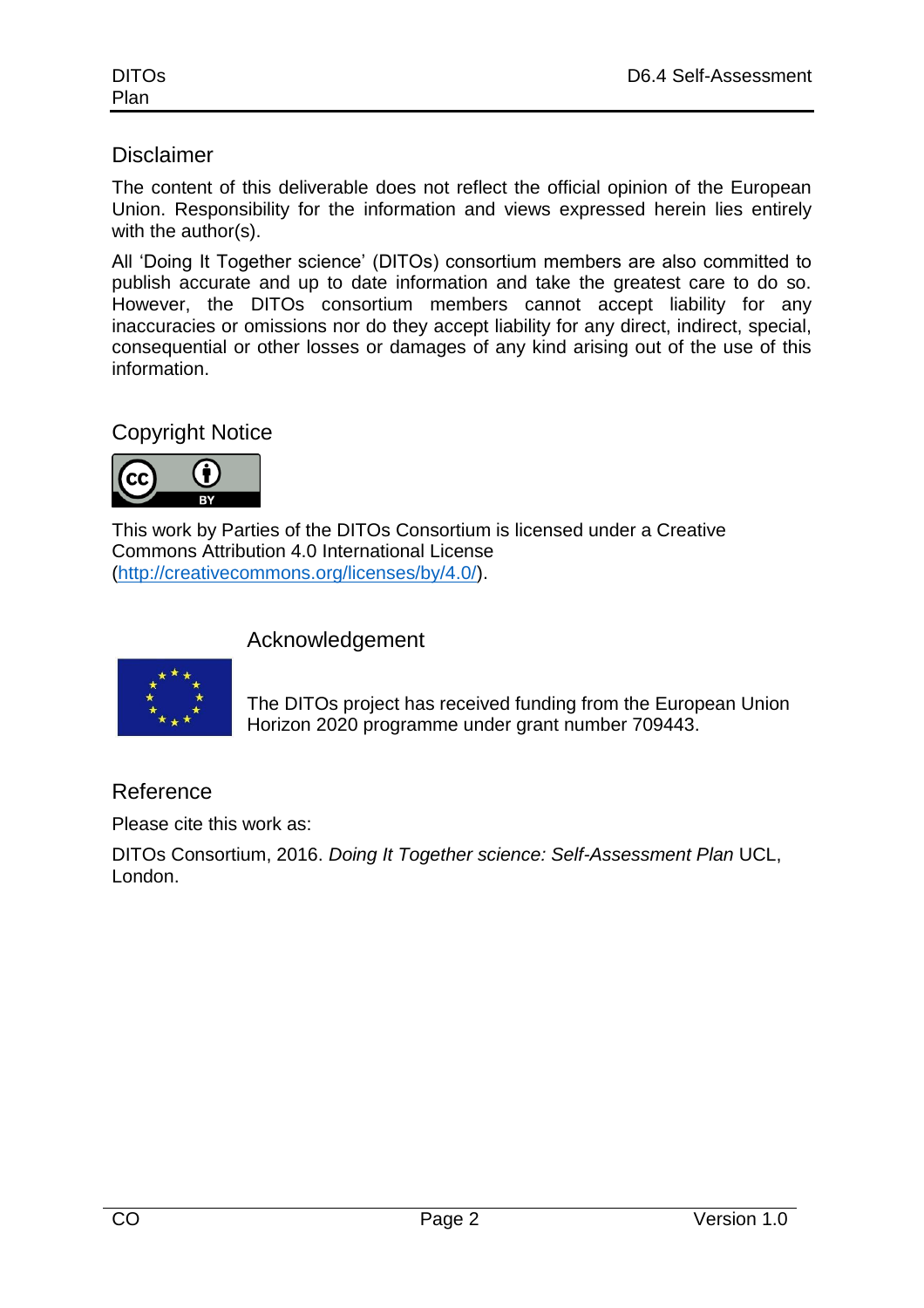# Document Identification Sheet

| Project ref. no.                          | 709443                                                                                                                                                                                                                                                                                        |
|-------------------------------------------|-----------------------------------------------------------------------------------------------------------------------------------------------------------------------------------------------------------------------------------------------------------------------------------------------|
| Project acronym                           | <b>DITOs</b>                                                                                                                                                                                                                                                                                  |
| Project full title                        | Doing It Together Science                                                                                                                                                                                                                                                                     |
| Document name                             | DITOs-D6.4-20161130.pdf                                                                                                                                                                                                                                                                       |
| Security (distribution level)             | Confidential, only for members of the consortium<br>(including the Commission Services)                                                                                                                                                                                                       |
| Contractual date of delivery              | Month 6, 30.11.2016                                                                                                                                                                                                                                                                           |
| Actual date of delivery                   | 30.11.2016                                                                                                                                                                                                                                                                                    |
| Deliverable number                        | D <sub>6.4</sub>                                                                                                                                                                                                                                                                              |
| Deliverable name                          | Self-Assessment Plan                                                                                                                                                                                                                                                                          |
| <b>Type</b>                               | Report                                                                                                                                                                                                                                                                                        |
| Status & version                          | Version 1.0                                                                                                                                                                                                                                                                                   |
| Number of pages                           | 10                                                                                                                                                                                                                                                                                            |
| WP / Task (responsible)                   | <b>WP6/T4 (UCL)</b>                                                                                                                                                                                                                                                                           |
| Author(s)                                 | <b>UCL: Christian Nold</b>                                                                                                                                                                                                                                                                    |
| Other contributors                        | UCL: Artemis Skarlatidou, Cindy Regalado<br>eutema: Jörg Irran<br><b>WS: Pauline Appels</b><br>ECSA: Gaia Agnello                                                                                                                                                                             |
| <b>Project Officer</b>                    | <b>Colombe Warin</b>                                                                                                                                                                                                                                                                          |
| Abstract                                  | This document covers procedures for peer reviews of<br>Deliverables, the meeting of numerical targets for<br>technical performance and user engagement,<br>outcomes of satisfaction questionnaires, management<br>board approvals, and critical assessment of the results<br>of field trials. |
| Keywords                                  | citizen science, DITOs, self-assessment, evaluation.                                                                                                                                                                                                                                          |
| Sent to peer reviewer                     | 20/10/16                                                                                                                                                                                                                                                                                      |
| Peer review completed                     | 26/10/16                                                                                                                                                                                                                                                                                      |
| Supervisory Board approval<br>version 1.0 | 06/11/16                                                                                                                                                                                                                                                                                      |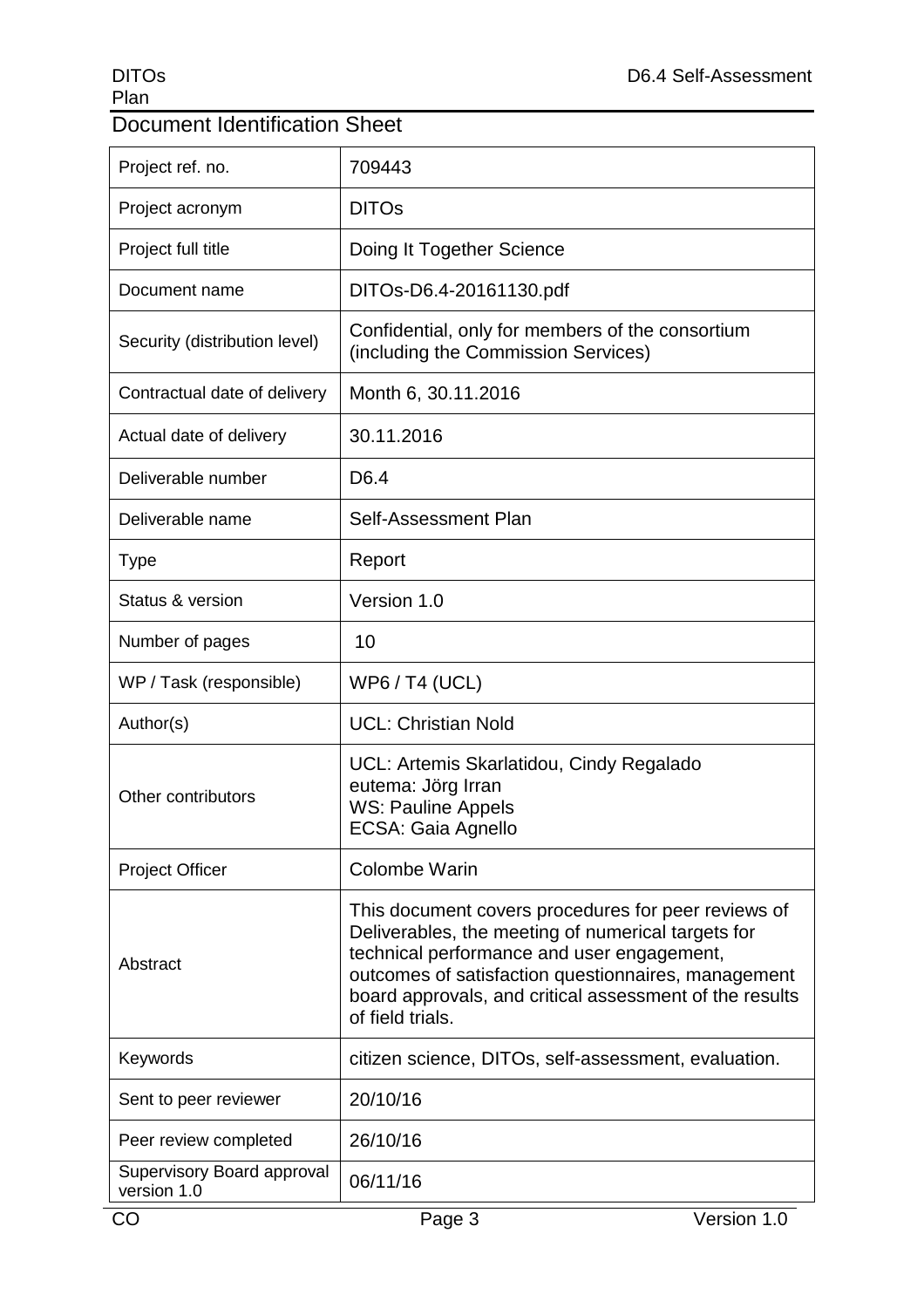# Table of Contents

| $\mathbf 1$    |                                                                             |  |
|----------------|-----------------------------------------------------------------------------|--|
| $\overline{2}$ |                                                                             |  |
| 3              |                                                                             |  |
| 4              |                                                                             |  |
| 5              |                                                                             |  |
| 6              | Procedures for meeting numerical Targets for Technical Performance and User |  |
|                |                                                                             |  |
| 7 <sup>7</sup> |                                                                             |  |
| 8              |                                                                             |  |
| 9              |                                                                             |  |
| 10             | Procedures for critical assessment of the results of field trials/events 9  |  |
| 11             |                                                                             |  |
| 12             |                                                                             |  |
| 13             |                                                                             |  |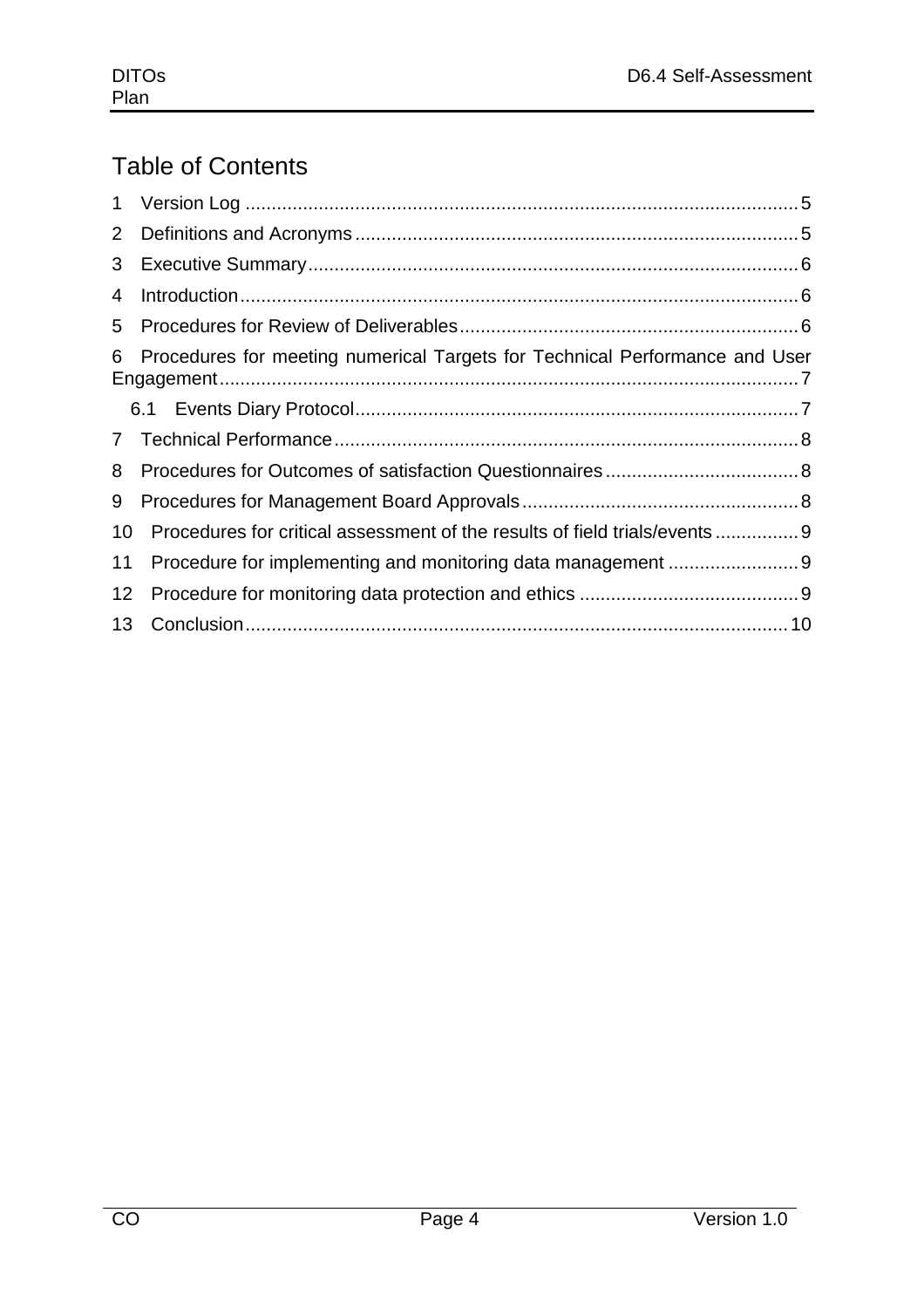# **Plan**

# 1 Version Log

| Version      | Date       | Released by          | Nature of<br>Change             |
|--------------|------------|----------------------|---------------------------------|
| <b>DRAFT</b> | 10/10/2016 | Christian Nold (UCL) | Initial Draft for<br>discussion |
| <b>DRAFT</b> | 20/10/16   | Christian Nold (UCL) | For review                      |
| 1.0          | 30/11/16   | Christian Nold (UCL) | Final version                   |

# 2 Definitions and Acronyms

| Acronyms          | <b>Definitions</b>                                                                                              |  |  |  |  |
|-------------------|-----------------------------------------------------------------------------------------------------------------|--|--|--|--|
| <b>CSA</b>        | <b>Communication and Support Action</b>                                                                         |  |  |  |  |
| <b>DITOs</b>      | Doing It Together science                                                                                       |  |  |  |  |
| <b>DoA</b>        | Description of Action (as defined in the project grant agreement)                                               |  |  |  |  |
| EC                | <b>European Commission</b>                                                                                      |  |  |  |  |
| <b>ECSA</b>       | Citizen<br>Science<br>Association<br>Verein<br>European<br>$\prime$<br>der<br>Europäischen Bürgerwissenschaften |  |  |  |  |
| eutema            | <b>EUTEMA GMBH</b>                                                                                              |  |  |  |  |
| H <sub>2020</sub> | Horizon 2020 Programme                                                                                          |  |  |  |  |
| KI                | Kersnikova Institute                                                                                            |  |  |  |  |
| <b>KPI</b>        | Key Performance Indicator                                                                                       |  |  |  |  |
| Meritum           | Centrum Szkolen I Rozwoju Osobistego Meritum                                                                    |  |  |  |  |
| <b>MP</b>         | Medialab Prado, Madrid                                                                                          |  |  |  |  |
| QA                | <b>Quality Assurance</b>                                                                                        |  |  |  |  |
| <b>RBINS</b>      | Institut Royal des Sciences Naturelles de Belgique                                                              |  |  |  |  |
| <b>RRI</b>        | Responsible Research and Innovation                                                                             |  |  |  |  |
| <b>Tekiu</b>      | <b>Tekiu Limited</b>                                                                                            |  |  |  |  |
| <b>UCL</b>        | <b>University College London</b>                                                                                |  |  |  |  |
| <b>UNIGE</b>      | Universite de Geneve                                                                                            |  |  |  |  |
| <b>UPD</b>        | Universite Paris Descartes                                                                                      |  |  |  |  |
| WS                | <b>Waag Society</b>                                                                                             |  |  |  |  |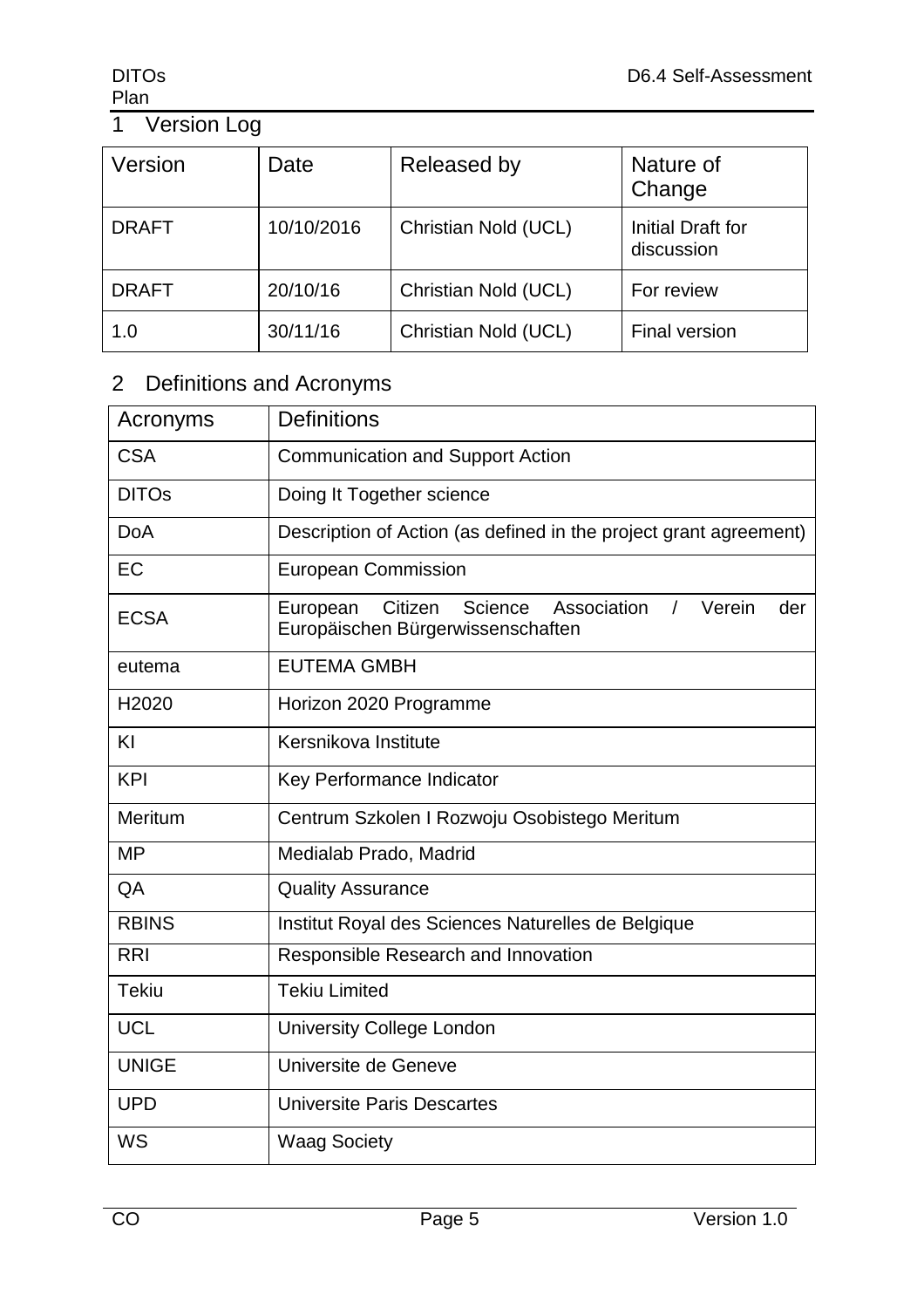#### 3 Executive Summary

The 'DITOs Self-Assessment Plan' is Deliverable 6.4 (D6.4) from the coordination and support action (CSA), Doing It Together science (DITOs), grant agreement (GA) 709443.

The plan ensures the quality of the project's tasks and deliverables by defining the following procedures.

- Thorough review of deliverables by peers, internal appraisers and external authorities (selected from the project advisory boards).
- Regular monitoring and appraisal of event and engagement statistics and subsequent actions to be taken.
- Satisfaction questionnaire evaluation in line with deliverable D5.1, 'DITOs Evaluation Framework'.
- Decision-making, issue resolution and implementation of project standards via management boards.

Other issues such as field trials, data management, data protection and ethics are addressed in separate project deliverables (D5.1, D6.3, D7.2 and D7.1 respectively) so are excluded from the scope of this document.

#### 4 Introduction

This deliverable outlines the procedures for improving the quality of work via selfassessment. As outlined in the project handbook D6.1, Quality Assurance (QA) is the joint responsibility of all the partners. This report thus defines procedures for peer-review that need to be followed by all the partners as well as by the management boards. In this document there are overlaps with the handbook D6.1 and the terms of reference and evaluation deliverable D5.1. This document does not engage with the ethics component of self-assessment, which is dealt with in D7.1. The objective of this deliverable to articulate the specific procedure for selfassessment.

Self-assessment is a crucial aspect of the DITOs project, feeding into the overall project aims of setting up a reflective citizen science network for Europe. Selfassessment and development planning processes need to be comprehensive, thorough and consultative. The structure for this self-assessment plan is based on relevant evaluation and impact assessment theories and practices (Learning and Skills Council, 2003). Quality of work is assessed against the evaluation criteria laid down in the handbook D6.1 and terms of reference and evaluation deliverable D5.1. Rigorous self-assessment will enable the consortium to identify strengths and weaknesses in the provision, to plan actions to improve the quality of provision, to raise standards and to increase the overall effectiveness of the project.

## 5 Procedures for Review of Deliverables

Deliverables are important outputs of the DITOs project to be issued according to the schedule included in the Grant Agreement Description of Action (DoA), where the respect of the due date and expected technical and quality standards are contractually required. These deliverables are analysed by EC reviewers and constitute a major basis for project assessment and financing approval by the EC.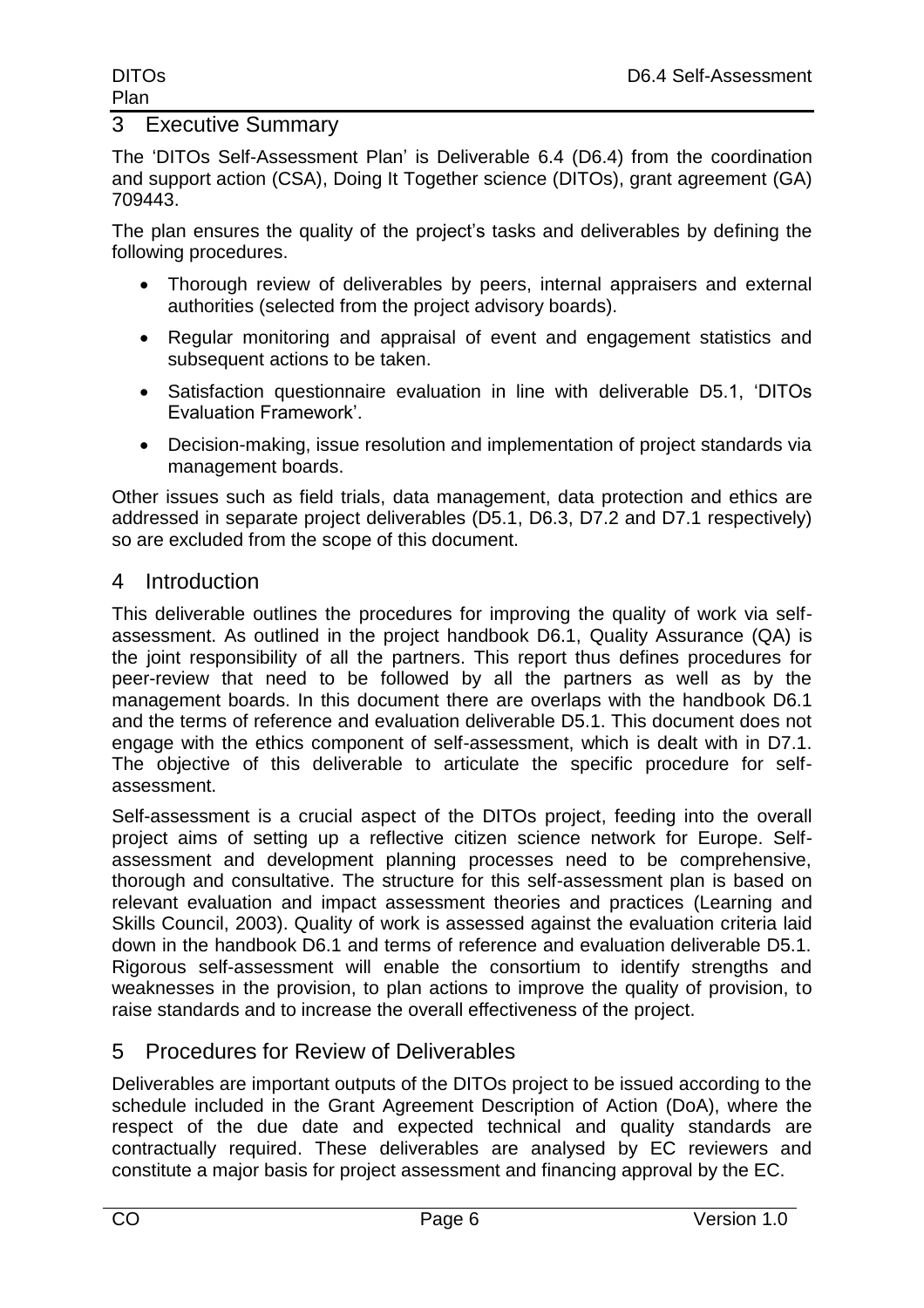For high level self-assessment, a spreadsheet of objectives has been drawn up of all the objectives in the DoA.

In order to assure an effective and high technical and quality production of project deliverable in good time, the project consortium has agreed on the following terms.

- 1. The Work Package Leader (WPL) is responsible for ensuring:
	- a. that the deliverable fulfils the objectives listed as milestones;
	- b. alerting the Project Coordinator in case of delay or default in the performance of the deliverable;
	- c. identifying suitable internal and external reviewers (i.e. nominated person from the Advisory Board) for each deliverable.
- 2. Eight weeks before the deadline: A draft plan (table of contents and rough overview of main detail) will be provided by the Deliverable Leader to rest of the consortium (published via basecamp).
- 3. Eight weeks before the deadline: The Deliverable Leader confirms the reviewer's name for this deliverable.
- 4. Six weeks before the deadline: Initial draft will be provided by the Deliverable Leader to rest of the consortium (published via basecamp) for internal review.
- 5. Four weeks before the deadline: A revised draft will be provided by the Deliverable Leader to the nominated advisory board member for review and their comments (published via email).
- 6. Two weeks before: Version I will be provided to Project Secretariat for final review, changes and submission to the EC.
- 6 Procedures for meeting numerical Targets for Technical Performance and User Engagement

In order to assure to meet the numerical targets for technical performance and user engagement, the project consortium has agreed on the following terms:

The Project Coordinator (UCL) will insure the adoption and continued use of the online events diary template tool for the continuous reporting of events, technical performance and user engagement. This system provides a transparent way for all the consortium partners to see that the targets are being met. It allows the statistical analysis of the data at regular intervals and the continuous reporting of the data.

## 6.1 Events Diary Protocol

- 1. During the weekly consortium meetings, each partner will provide an update on the previous week's activities. These are subject to peer review by the rest of the consortium teams.
- 2. Monthly meetings will take place online between the UCL evaluation team and relevant activity partner organisation to discuss the status of the Events diary and verify that all the promised events have been carried out and reported. This also includes the formative evaluation of partners in using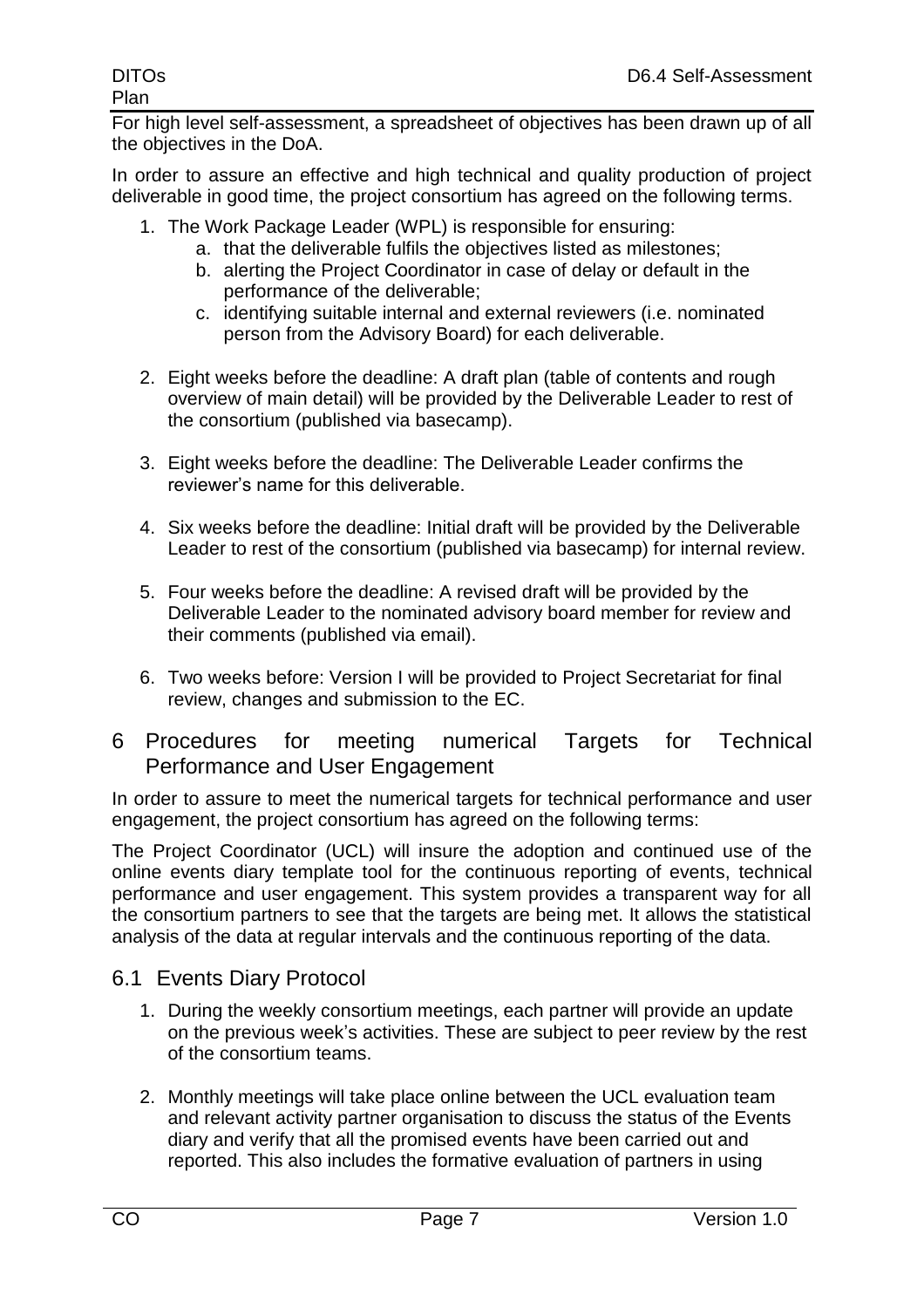interview guide template (see 5.1 Section 4.5.4).

3. Before each PSB meeting, the team will carry out statistical analysis of the Events diary to produce data visualisations for use within the consortium. The aim of the visualisation is to ensure that the promised numerical targets and gender breakdown are being met by the project. Any discrepancies are discussed in the PSB meeting with appropriate remedial actions being scheduled.

## 7 Technical Performance

Before each PSB meeting, the WP 3 team will carry out statistical analysis of the online and social media impact of the project including number of tweets, number of new followers to produce data visualisations for use within the consortium. The aim of the visualisation is to ensure that the promised numerical targets are being met by the project. Any discrepancies are discussed in the PSB meeting with appropriate remedial actions being scheduled.

The following specific information will be gathered on the technical performance on the website and social media as defined in deliverable D3.1 (DITOs web). Here we provide summaries of the key indicators.

- 1. Website: On the DITOs website the project will monitor the number of visitor, their actions, user countries, and other statistics that are listed in D<sub>3</sub>.1.
- 2. LinkedIn: the number of people registered in the DITOs group, and the number of messages that were submitted to the group.
- 3. Instagram: the number of submission to the group, views and likes.
- 4. YouTube: the number of submission to the group, views and likes.
- 5. Twitter: amount of tweets, tweet impressions, followers.
- 6. Facebook: likes, reach of page and messages.

#### 8 Procedures for Outcomes of satisfaction Questionnaires

In order to assure to monitor the outcomes of satisfaction questionnaires, the project consortium has agreed on the following terms:

- 1. Regular online meetings will take place between the UCL evaluation team and each individual partner organisation at least once a month. They will be a one-on-one formative evaluation (D5.1 section 4.5.4) using interview guide template (D5.1 section 5.3).
- 2. Results from the formative evaluation are analysed and discussed in preparation for deliverables for WP1, WP2 and WP5 in months 6, 15, and 36.

#### 9 Procedures for Management Board Approvals

In order to assure proper management board approval, the project consortium has agreed on the following terms: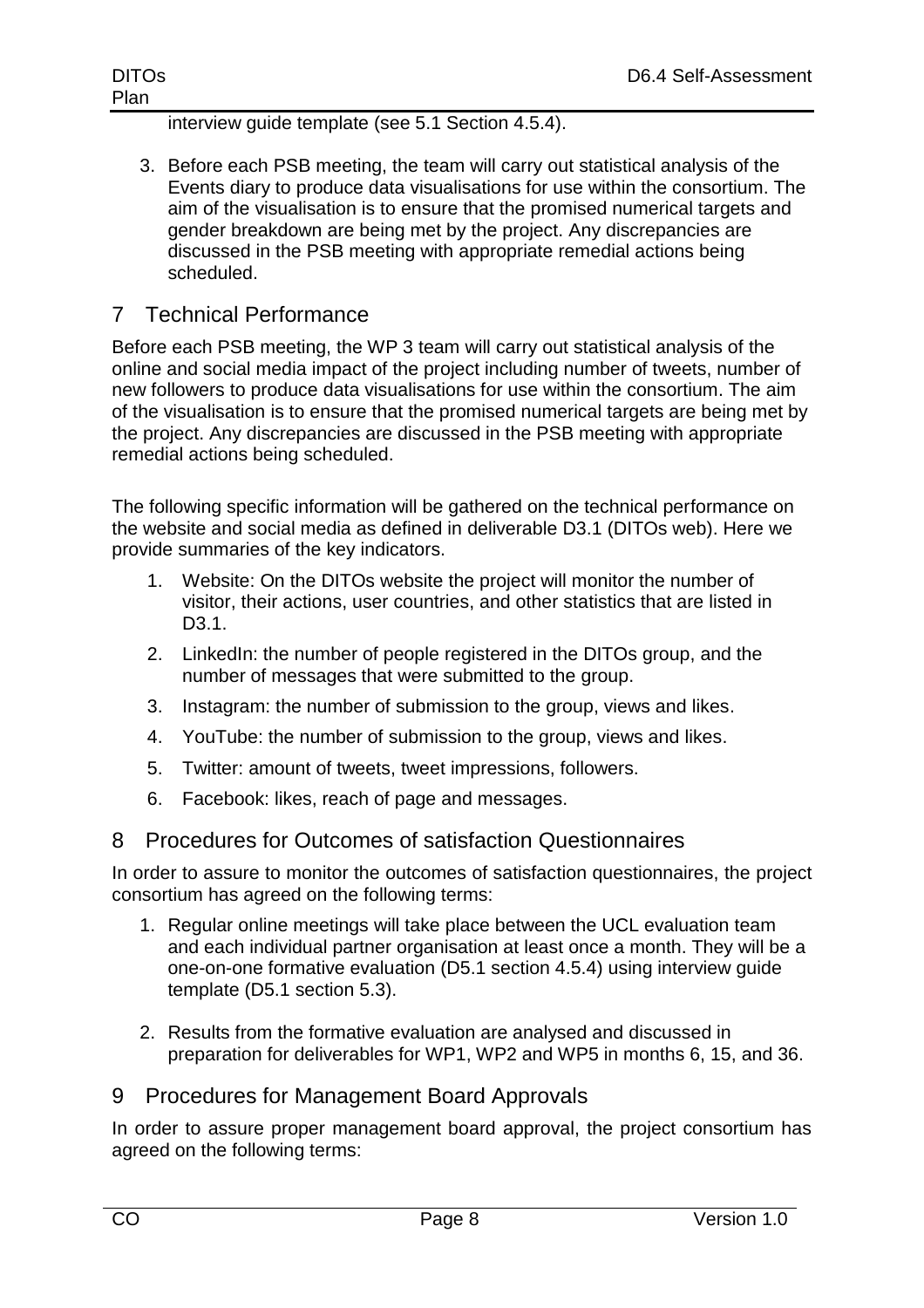The Project Management Board (PMB) performs the day-to-day monitoring of project progress, implements decisions made by the PSB and informs the PSB of progress, issues and risks. The PMB includes the Project Coordinator and the member appointed by the PSB to represent each partner.

The PMB every six months meets physically at the same time and place as the Supervisory Board meeting or at any other time upon written request of any member of the PMB. The Project Coordinator is responsible for giving a 14 days' notice for an ordinary PMB and 7 days' notice for an extra ordinary PMB. All partners should be represented and/or may appoint a substitute or a proxy to attend and vote (if necessary) at any meeting. The PM can only take place if ⅔ of the PMB members are present or represented (quorum).

The agenda of the PMB should be circulated at least 7 days before the PMB meeting; any agenda item that requires a decision is identified as such on the agenda. During the meeting all members can unanimously agree to add a new item to the original agenda. Decisions are taken by a majority of ⅔ of the votes cast.

The Project Coordinator (or chairperson of the PMB) sends the draft minutes within 5 business days of the meeting. The draft minutes are also available on the project's Google Drive folder during and immediately after the meeting. Any member has a right to veto during the meeting only and within 15 days after the draft minutes of the meeting are sent. Minutes of PMB meetings, once accepted, shall be sent by the Coordinator to the PSB Members for information. PMB decisions are binding once the relevant part of the Minutes has been accepted.

#### 10 Procedures for critical assessment of the results of field trials/events

In order to assure critical assessment of classes of repeated events such as BioBlitzes (discussed in D.1.1 and D2,1), the consortium has agreed a series of procedures for debriefing after each event. These procedures are outlined in the document D5.1 'Terms of reference and evaluation Templates'. In order to avoid duplications please refer to this deliverable.

## 11 Procedure for implementing and monitoring data management

Every six months, at a consortium meeting, a check will be carried out with all the partners that the deliverable D6.1, 'Data Management Plan' is being followed. Any issues will be logged and any amendments to the plan such any changes in the types of data being collected will be noted, and updated within the 'Data Management Plan'. Any remaining issues will be presented at the next Project Management Board meeting for resolution.

## 12 Procedure for monitoring data protection and ethics

Every six months, at a consortium meeting, a check will be carried out with all the partners are conforming to consent procedures laid down in 'Ethics' D7.1 as well as data 'Data Protection Plan' D7.2. Any issues will be logged and presented at the next Project Management Board meeting for resolution.